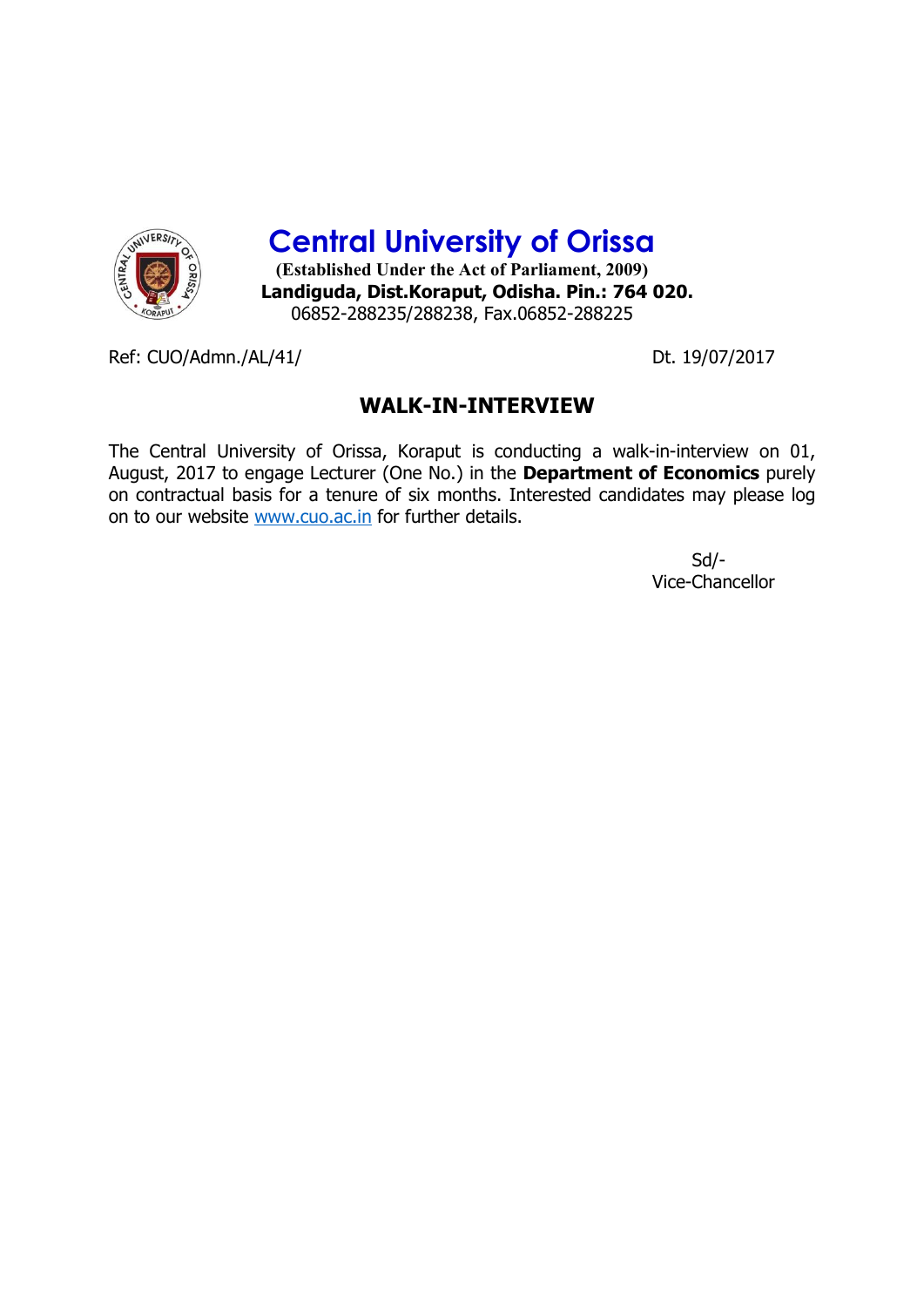

06852-288235, Fax.06852-288225

# **WALK-IN-INTERVIEW**

Ref: CUO/Admn./AL/41/ Dt. 19/07/2017

The Central University of Orissa, Koraput is holding **Walk–in–Interview** for **Economics** on **01 August 2017 at 11.00 Hrs.** to engage Lecturer (One No.) in the **Department of Economics** with essential qualification as mentioned below:-

## **Essential Qualification**:

1. Good academic record as defined by the concerned University with at least 55% marks (or an equivalent grade in a point scale wherever grading system is followed) at the Master's Degree level in Economics from an Indian University, or an equivalent degree from an accredited foreign university.

2. Besides fulfilling the above qualifications, the candidates must have cleared the National Eligibility Test (NET) for Lecturer/Asst. Professor conducted by the UGC, CSIR or similar test accredited by the UGC like SLET/SET.

3. Provided however, that candidates, who are or have been awarded a Ph.D. Degree in accordance with the University Grants Commission (Minimum Standards and Procedure for Award of Ph.D. Degree) Regulations, 2009 or the subsequent Regulations if notified by the UGC, shall be exempted from the requirement of the minimum eligibility condition of NET/SLET/SET for recruitment and appointment of Lecturer.

4. Further, the award of degrees to candidates registered for the M.Phil./Ph.D. programme prior to July 11, 2009, shall be governed by the provisions of the then existing Ordinances/ By laws/ Regulations of the Institution awarding the degrees and the Ph.D. candidates shall be exempted from the requirement of the minimum eligibility condition of "NET/SLET/SET for recruitment and appointment of Assistant Professor or equivalent positions in Universities / Colleges / Institutions subject to the fulfillment of the following conditions: -

(a) Ph.D. degree of the candidate awarded in regular mode only;

(b) Evaluation of the Ph.D. thesis by at least two external examiners;

(c) Candidate had published two research papers out of which at least one in a refereed journal from out of his/her Ph.D. work;

(d) The candidate had presented two papers in seminars/conferences from out of his/her Ph.D. work;

(e) Open Ph.D. viva-voce of the candidate had been conducted.

(a) to (e) as above are to be certified by the Vice-Chancellor/ Pro-Vice-Chancellor/ Dean (Academic Affairs)/Dean (University Instructions)".